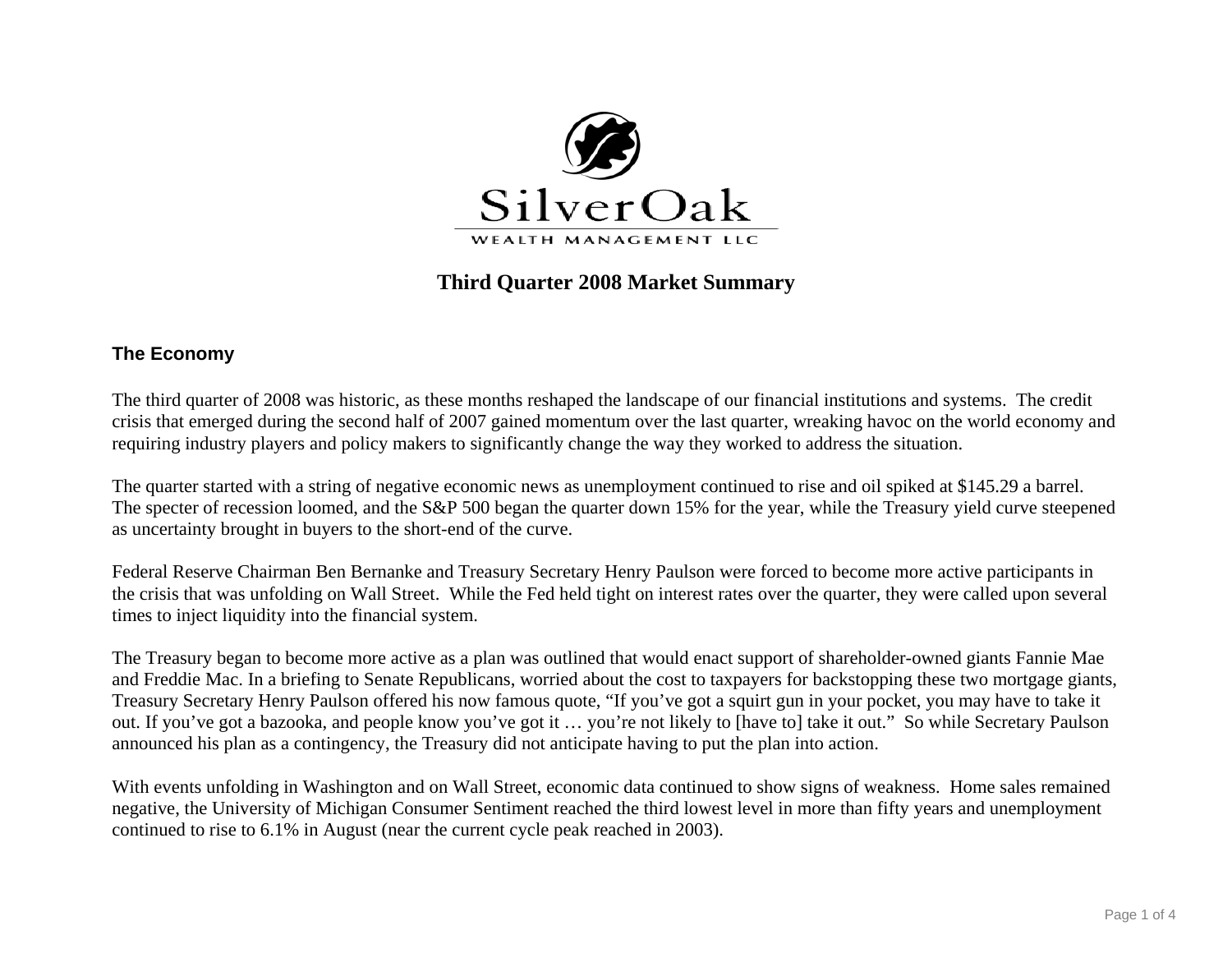All of the economic data and proposed solutions from Washington were merely a backdrop to what occurred in September. Early September was welcomed by collapsing share prices of Fannie Mae and Freddie Mac. On September  $7<sup>th</sup>$ , the Treasury took over these companies guaranteeing \$100 billion in debt for each institution. Soon afterwards, Lehman Brothers, long rumored to be the next most vulnerable firm, fell squarely in the sights of the market, and rushed to find a buyout partner in order to stave off bankruptcy. The Treasury decided not to intervene and no buyer was found, so Lehman filed for bankruptcy on September 15<sup>th.</sup> The night before, Wall Street pillar Merrill Lynch announced its acquisition by Bank of America for \$50 billion. Within a day, American International Group (AIG), also facing the prospect of failing, reached out to the Treasury, desperate for government intervention. The Treasury concluded that AIG was "too big to fail" and rescued the firm with an \$85 billion bailout, in which it also acquired 80% of the firm. The following Thursday, the Federal



Reserve and global central banks pumped \$300 billion into the credit markets. Meanwhile, the Dow surged 410 points on news that the government was planning to buy toxic mortgage-backed securities from financial institutions in what was termed the "Wall Street Bailout." That weekend, Morgan Stanley and Goldman Sachs petitioned the Federal Reserve to become commercial banks, which would provide them the ability to employ deposits for liquidity, but also subject them to a much higher degree of regulation.

Within the next week, the biggest U.S. bank failure in history occurred as the Federal Deposit Insurance Co. (FDIC) seized Washington Mutual, which was in turn acquired by JP Morgan for \$1.9 billion. The Washington Mutual situation was quickly followed by the rapid decline of Wachovia Bank, which also found itself on the brink of failure. In another dramatic weekend of events, Wachovia was acquired by Citigroup for \$2.2 billion.

Finally, as all of these events unfolded, the government looked to step in and pass legislation to provide up to \$700 billion to support a market for distressed mortgage related securities. The politics of Washington intersected with Wall Street and Main Street took notice. In an extraordinary series of events, the rescue plan was rejected in the House of Representatives with a vote of 228 to 205 as Republicans led opposition to the deal. The Dow Jones Industrial Average promptly fell more than 777 points, a record.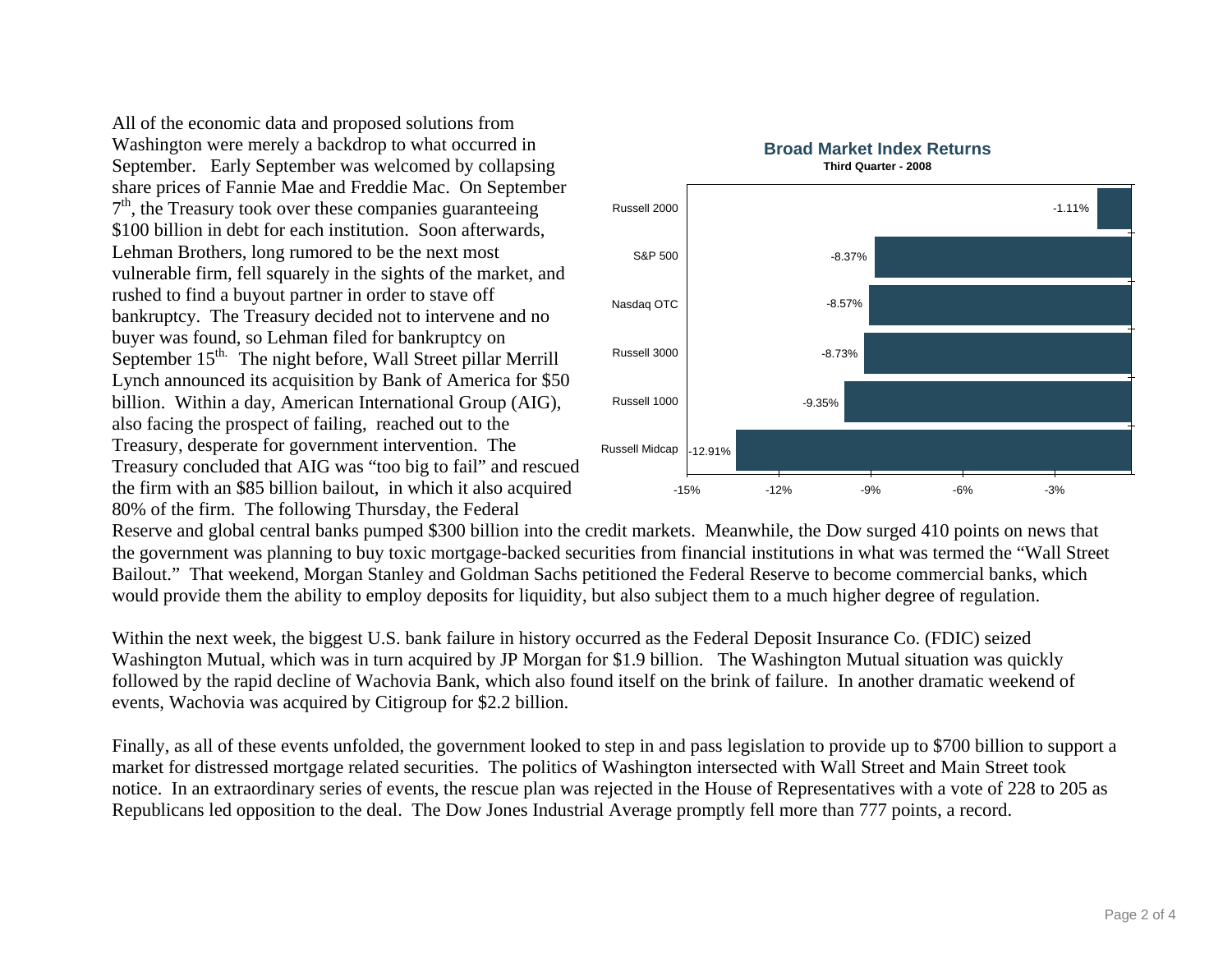As we enter the new quarter, the legislation is going through another round of voting with the Senate passing the bill 75 to 25. If enacted, the legislation will provide a market that conceptually should ease the credit tightening that is beginning to dramatically impact the rest of the economy.

#### **Interest Rates**

Concerns about the duration of the credit crisis and the outcome of a U.S. bailout for the financial industry were certainly visible in the fixed-income markets. The Treasury market was the recipient of a "flight to quality" trade as yields on the 10-year Treasury fell 16 basis points from the July  $3<sup>rd</sup>$  rate of 3.98%. The 10-year ended the quarter yielding 3.82% as investors sought the safety of government-issued bonds and notes given the persisting volatility and uncertainty.

Corporate bonds are near the widest spreads in history, across all credit quality lines. Corporate bond issuance fell during the third quarter to the lowest levels since the last U.S. recession in 2001. It appears that some companies, reacting to the economic slowdown and current uncertainty, are delaying bond issuance. In addition, high yield issuance followed the same trend reporting the slowest quarter since the closing months of 2000.

In the mortgage-backed securities market, there has been virtually no issuance of non-agency paper. Fannie Mae, Freddie Mac and Ginnie Mae accounted for approximately 99% of residential mortgage-backed security issuance in the month of August. The secondary market has essentially seized as dealers have



become more risk-averse.

## **Equity Markets**

The dramatic events of the quarter were deeply reflected in equity markets around the globe. Major indices extended their 2008 losses with the S&P and NASDAQ Composite falling 8.37% and 8.57%, respectively. The only segment of the market to emerge from the third quarter relatively unscathed was small-cap stocks, with the Russell 2000 down 1.11% for the quarter.

# **U.S. Treasury, Muni and Corporate 30-Year Yield Curves**